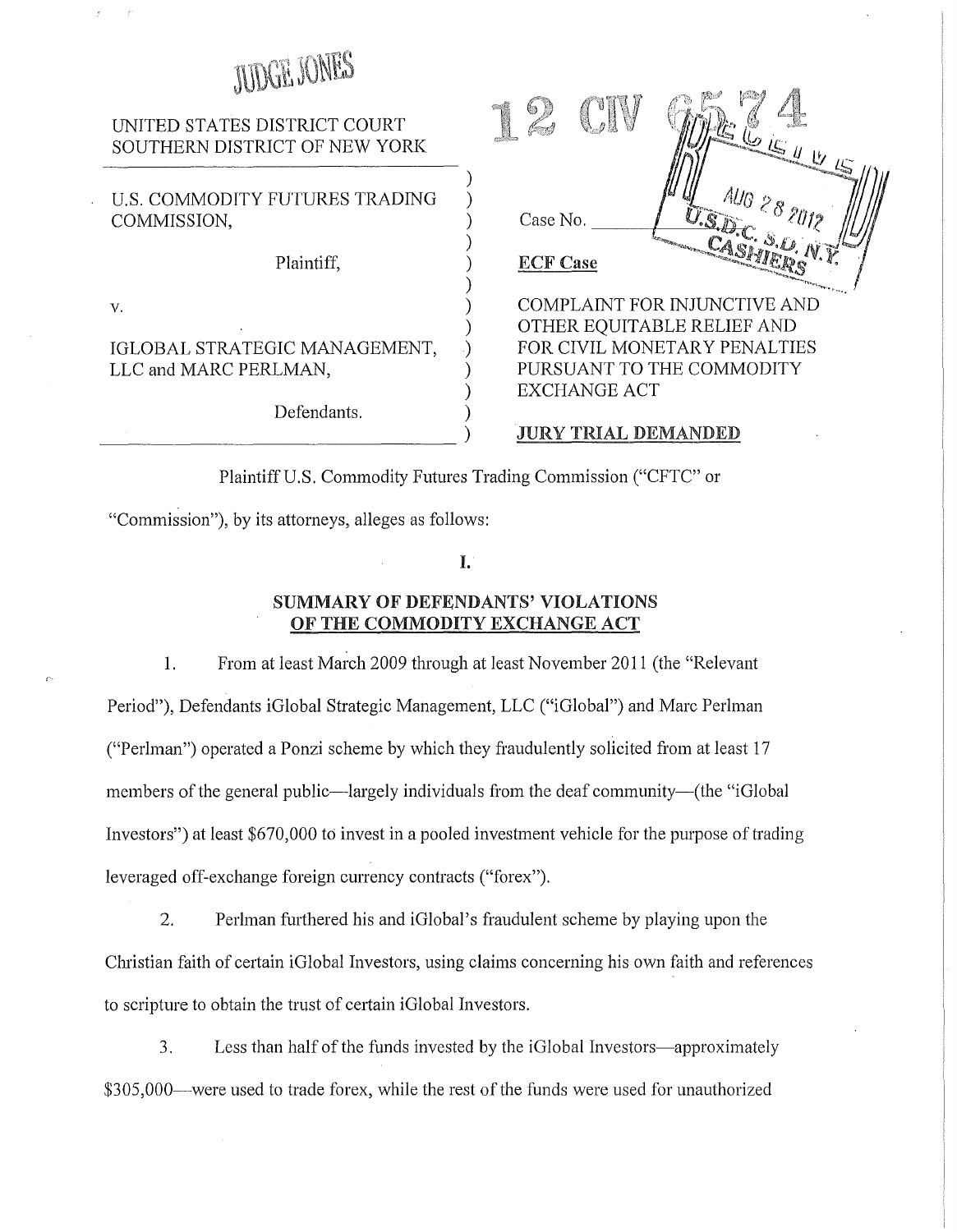purposes, including: payouts of fictitious "profits" to certain i Global Investors; cash withdrawals of funds that were not re-deposited into the iGlobal trading or bank accounts; charges at · department stores, electronic stores, grocery stores and restaurants; and payment of rent for Perlman's personal residence.

4. The funds that were invested in forex resulted in losses that consumed nearly all of the \$305,000 of invested funds.

5. iGlobal by and through its agents, officials and employees (including Perlman) and Perlman individually knowingly, willfully or with reckless disregard for the truth thereof, misrepresented that the iGlobal Investors' funds would be invested in forex and fraudulently omitted and/or concealed that iGlobal and Perlman used and planned to use the iGlobal Investors' funds for purposes other than forex investments.

6. Further, iGlobal by and through its agents, officials and employees (including Perlman) and Perlman individually, knowingly, willfully or with reckless disregard for the truth thereof, misrepresented that the trades executed in connection with the iGlobal investments were profitable and that certain iGlobal Investors were earning and were being (or would be) paid profits from the trading of their funds. iGlobal and Perlman made further misstatements by issuing written statements that falsely reported profits and falsely listed the respective iGlobal Investors' full principal when, in fact, more than half of the funds had been misappropriated and the trading had resulted in net losses.

7. By virtue of this conduct and, as more fully set forth below, Defendants iGlobal and Perlman have engaged, are engaging and/or are about to engage in fraudulent acts and practices that violate the Commodity Exchange Act, 7 U.S.C. *§§* 1 *et seq.* (2006) as amended by the Food, Conservation, and Energy Act of 2008, Pub. L. No. 110-246, Title XIII (the CFTC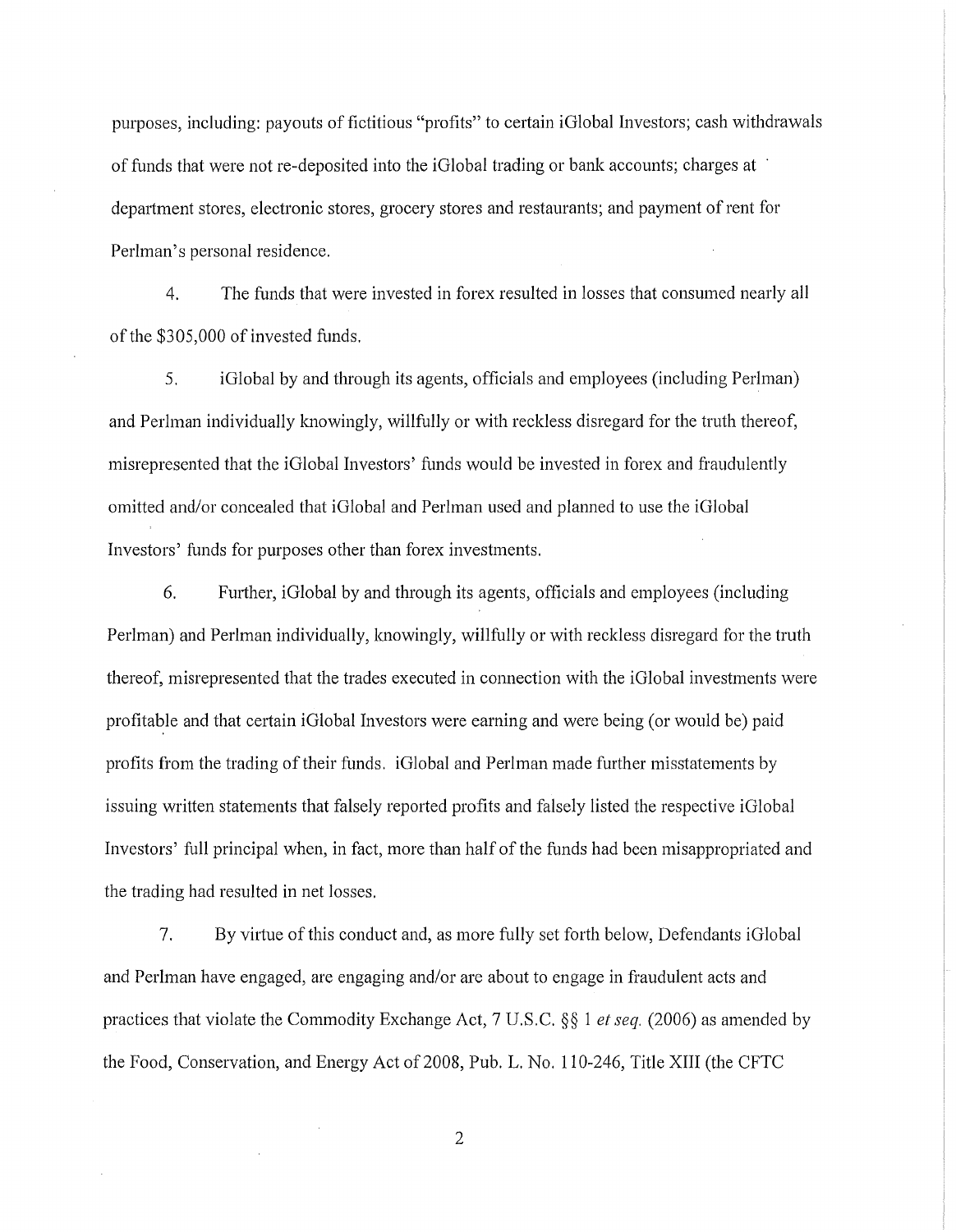Reauthorization Act ("CRA")), § 13102, 122 Stat. 1651 (effective June 18, 2008), and the Dodd-Frank Wall Street Reform and Consumer Protection Act of 2010 ("Dodd-Frank Act"), Pub. L. No. 111-203, Title VII (the Wall Street Transparency and Accountability Act of 2010), §§ 701-774, 124 Stat. 1376 (enacted July 21, 2010), (the "CEA" or the "Act") and the regulations promulgated thereunder, 17 C.F.R. §§ 1.1 *et seq.* ("Commission Regulations"), specifically, Sections  $4b(a)(2)(A)-(C)$  and  $4o(1)(A)-(B)$  of the Act, 7 U.S.C. §  $6b(a)(2)(A)-(C)$  and 7 U.S.C. §  $6o(1)(A)$ -(B), and Commission Regulation 5.2(b), 17 C.F.R. 5.2(b).

8. Perlman committed the acts described herein within the scope of his employment or office while acting as an officer or agent for iGlobal. Therefore, iGlobal is liable for the violations set forth above pursuant to Section 2(a)(1)(B) of the Act, 7 U.S.C. § 2(a)(1)(B), and Commission Regulation 1.2, 17 C.F.R. *§* 1.2.

9. Throughout the Relevant Period, Perlman directly controlled iGlobal and did not act in good faith and/or knowingly induced, directly or indirectly, the acts constituting iGlobal's violations of the Act and Commission Regulations. As a result, Perlman is liable for the violations set forth above pursuant to Section 13(b) of the Act, 17 U.S.C. § 13c(b).

10. Accordingly, pursuant to Section  $2(c)(2)(C)$  and Section 6c of the Act, 7 U.S.C. §§ 2(c)(2)(C) and 7 U.S.C. §§ 13a-1, the Commission brings this action to enjoin such acts and practices and compel compliance with the Act. In addition, the Commission seeks civil monetary penalties and equitable and remedial ancillary relief, including but not limited to trading and registration bans, restitution, disgorgement, rescission, pre- and post-judgment interest and such other relief as the Court deems necessary or appropriate under the circumstances.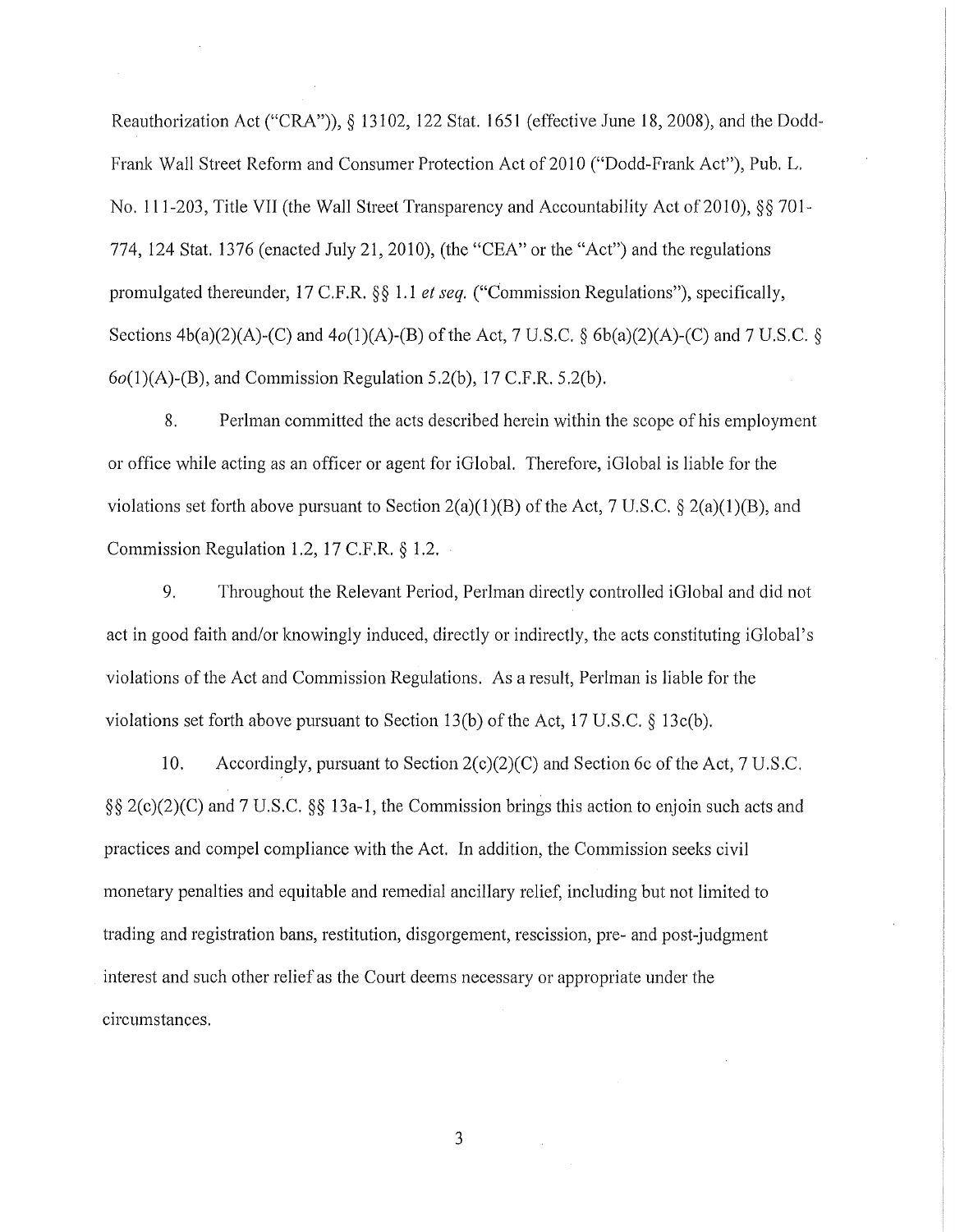11. Unless restrained and enjoined by this Court, there is a reasonable likelihood that Defendants will continue to engage in the acts and practices alleged in this Complaint or similar acts and practices, as is more fully described below.

## n.

#### JURISDICTION AND VENUE

12. This Court has jurisdiction over this action pursuant to Section  $6c(a)$  of the Act, 7 U.S.C. *§* 13a-1 (2006), which authorizes the Commission to seek injunctive relief against any person whenever it shall appear to the Commission that such person has engaged, is engaging, or is about to engage in any act or practice constituting a violation of the Act or any rule, regulation, or order thereunder.

13. The Commission has jurisdiction over the conduct, agreements, contracts, transactions, accounts and pooled investment vehicles at issue in this case pursuant to Section 2(c)(2)(C) of the Act, as amended, to be codified at 7 U.S.C. *§* 2(c)(2)(C).

14. Venue properly lies with the Court pursuant to Section 6c(e) of the Act, 7 U.S. C. § 13a-1 (e), in that Defendants transact business in this District.

15. iGlobal and Perlman opened and maintained forex trading accounts with a firm located in New York, NY that is registered with the Commission as a futures commission merchant and retail foreign exchange dealer (the "New York FCM"). iGlobal and Perlman transferred funds belonging to the iGlobal Investors to those trading accounts where forex trades were entered into with the New York FCM.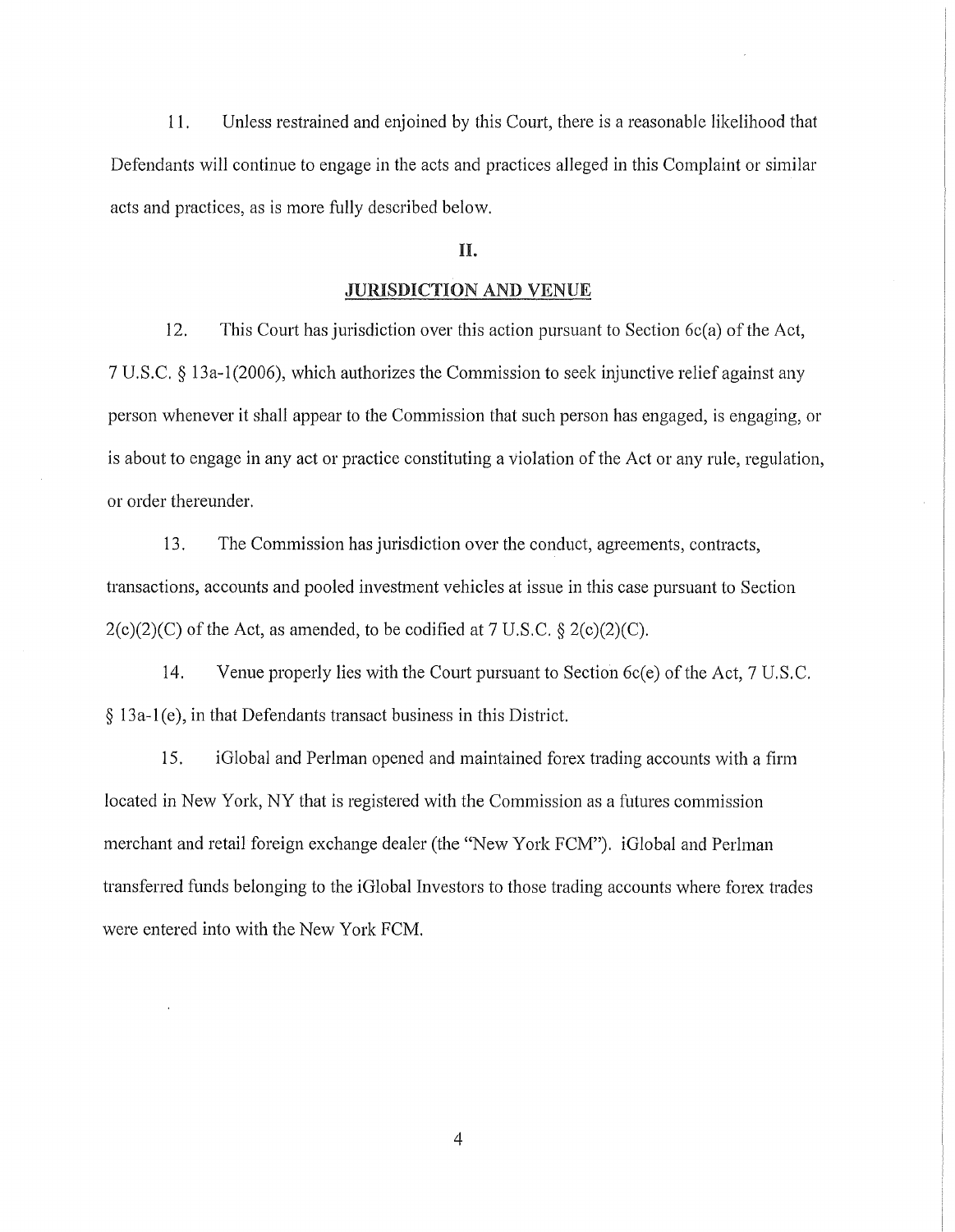#### PARTIES

## A. PLAINTIFF U.S. COMMODITY FUTURES TRADING COMMISSION

16. Plaintiff U.S. Commodity Futures Trading Commission (as defined above, the "Commission" or "CFTC") is an independent federal regulatory agency charged with the responsibility for administering and enforcing the provisions of the Act and Commission Regulations.

## B. DEFENDANT iGLOBAL STRATEGIC MANAGEMENT, LLC

17. Defendant iGlobal Strategic Management, LLC (as defined above, "iGlobal") is a limited liability company organized in Nevada with an office located in Lake Tahoe, Nevada.

18. Throughout the Relevant Period, i Global was not registered with the Commission.

19. iGlobal filed a notice with the National Futures Association on July 6, 2009, claiming an exemption from registration as a commodity pool operator pursuant to Commission Regulation  $4.13(a)(2)$ .

20. iGlobal acted as a commodity pool operator in respect of the iGlobal Investors' funds in that i Global engaged in a business that is of the nature of an investment trust, syndicate, or similar form of enterprise, and, in connection therewith, solicited, accepted and received from others funds for the purpose of engaging in forex transactions.

21. iGlobal is not a financial institution, registered broker or dealer, insurance company, financial holding company, investment bank holding company, or the associated person of a registered broker or dealer, registered broker or dealer, insurance company, financial holding company, or investment bank holding company.

5

#### HI.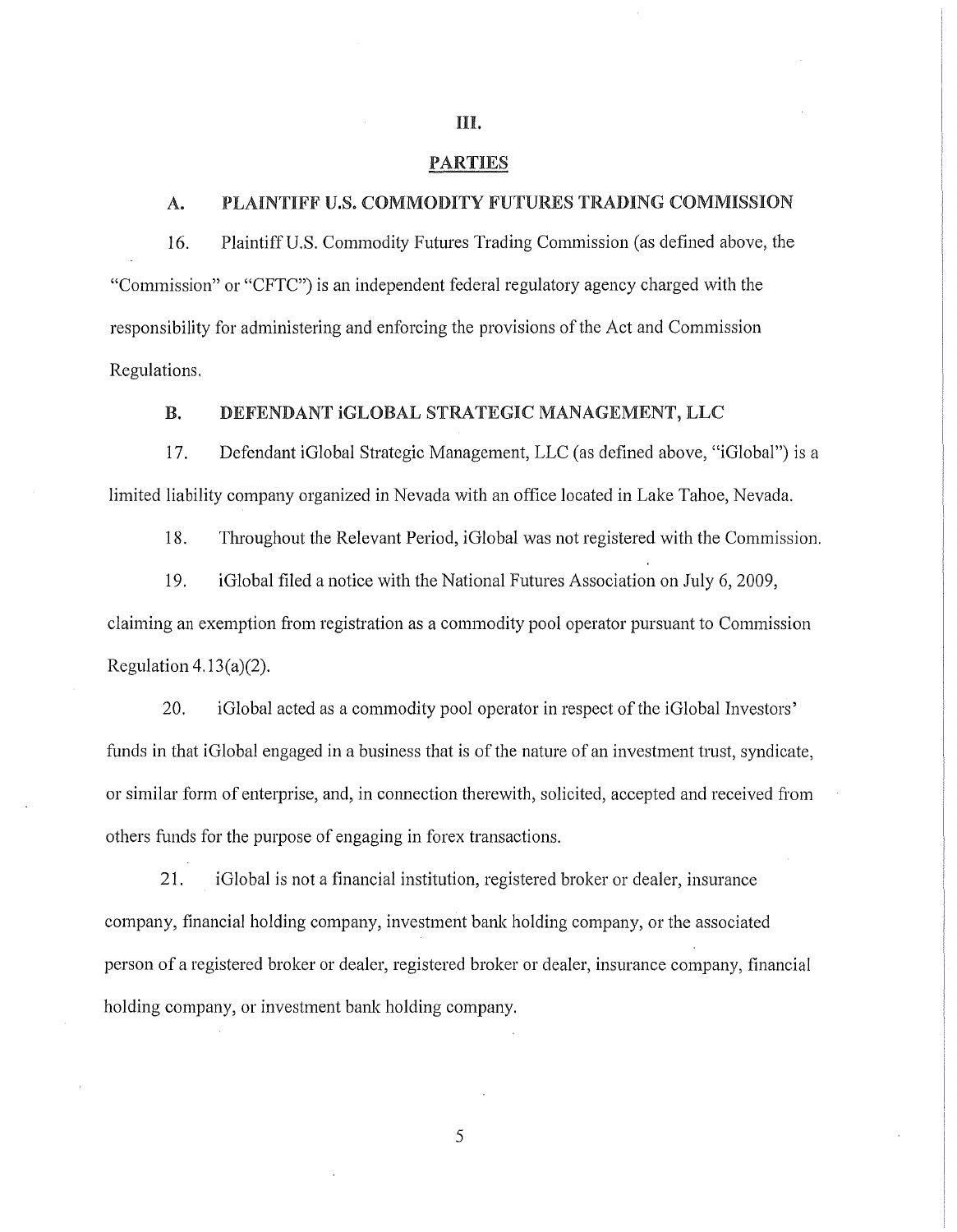$22.$  iGlobal is not an "eligible contract participant" and certain iGlobal Investors are not "eligible contract participants," as that term is defined by Section 1a(12) of the Act, 7 U.S.C. § la(l2).

23. Thus, iGlobal's conduct is subject to Section  $2(c)(2)(C)$  of the Act, 7 U.S.C. §  $2(c)(2)(C)$ .

### C. DEFENDANT MARC PERLMAN

24. Defendant Marc Perlman (as defined above, "Perlman") is an individual residing in Rancho Cucamonga, California.

25. During the Relevant Period, Perlman was a principal and officer of iGlobal.

26. Throughout the Relevant Period, Perlman was not registered with the Commission.

27. Perlman acted as an associated person of iGlobal, as defined by Commission Regulation 1.3(aa)(3), 17 C.P.R. § 1.3aa(3), in that he acted as a partner, officer, employee, consultant or agent in a capacity involving solicitation of funds for a participation in a pooled investment vehicle.

28. Perlman is not an "eligible contract participant" as defined by Section la(l2) the Act, 7 U.S.C. § la(12), and is not a financial institution, registered broker or dealer, insurance company, financial holding company, investment bank holding company, or the associated person of a registered broker or dealer, registered broker or dealer, insurance company, financial holding company, or investment bank holding company.

29. Thus, Perlman's conduct is subject to Section 2(c)(2)(C) of the Act, 7 U.S.C. §  $2(c)(2)(C)$ .

6

 $\mathcal{A}$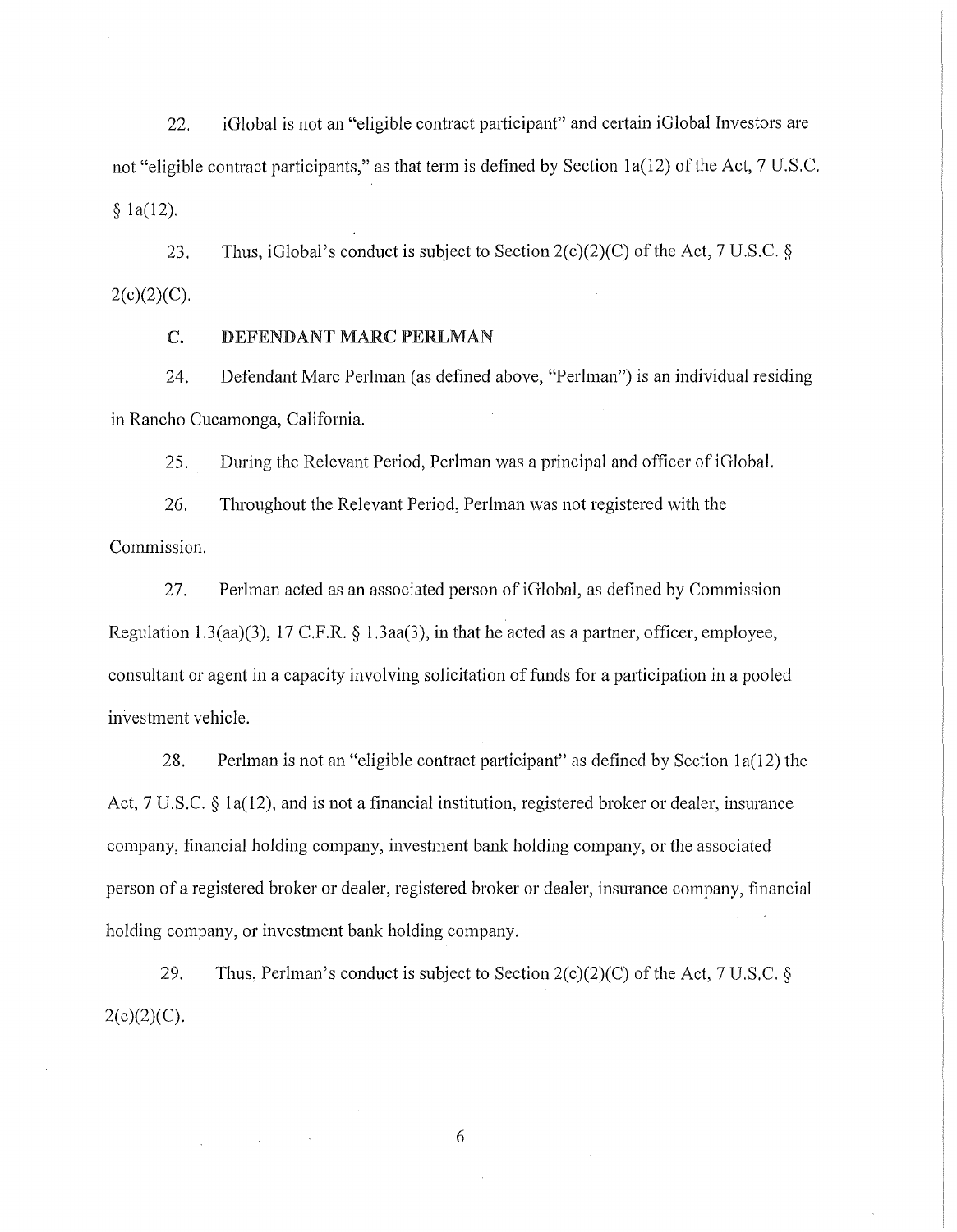#### FACTS ESTABLISHING DEFENDANTS' VIOLATIONS OF THE COMMODITY EXCHANGE ACT

30. Perlman began trading forex in 2008, both with his own money and money belonging to friends and family. From 2008 until the beginning of the Relevant Period, Perlman's forex trading had volatile returns, in which he would experience profits one day or series of days but would suffer losses on other day(s), and resulted in net losses.

31. During the Relevant Period, Perlman, directly and on behalf of iGlobal, solicited certain iGlobal Investors for the purpose of trading forex.

32. The iGlobal Investors reside in a number of states, including Arizona, California, Florida, Georgia, Michigan, Oregon, Utah, Washington and Pennsylvania.

33. Perlman is deaf and used his social connections within the deaf community to identify and contact certain potential iGlobal Investors.

34. In order to develop trust with certain potential iGlobal Investors, Perlman referred to his Christian faith and, at times, quoted scripture in discussing iGlobal.

35. Perlman offered to have calls with cetiain potential iGlobal Investors through a video phone system that enables communication through sign language.

36. During these calls, Perlman told certain potential iGlobal Investors that he was offering them the opportunity to invest in a forex investment system that would yield profits of 10 percent each month. He later revised this projected number to 5 percent after certain iGlobal Investors invested funds.

7

37. Perlman also sent e-mails to certain potential iGlobal Investors, in further attempts to solicit their investment of funds.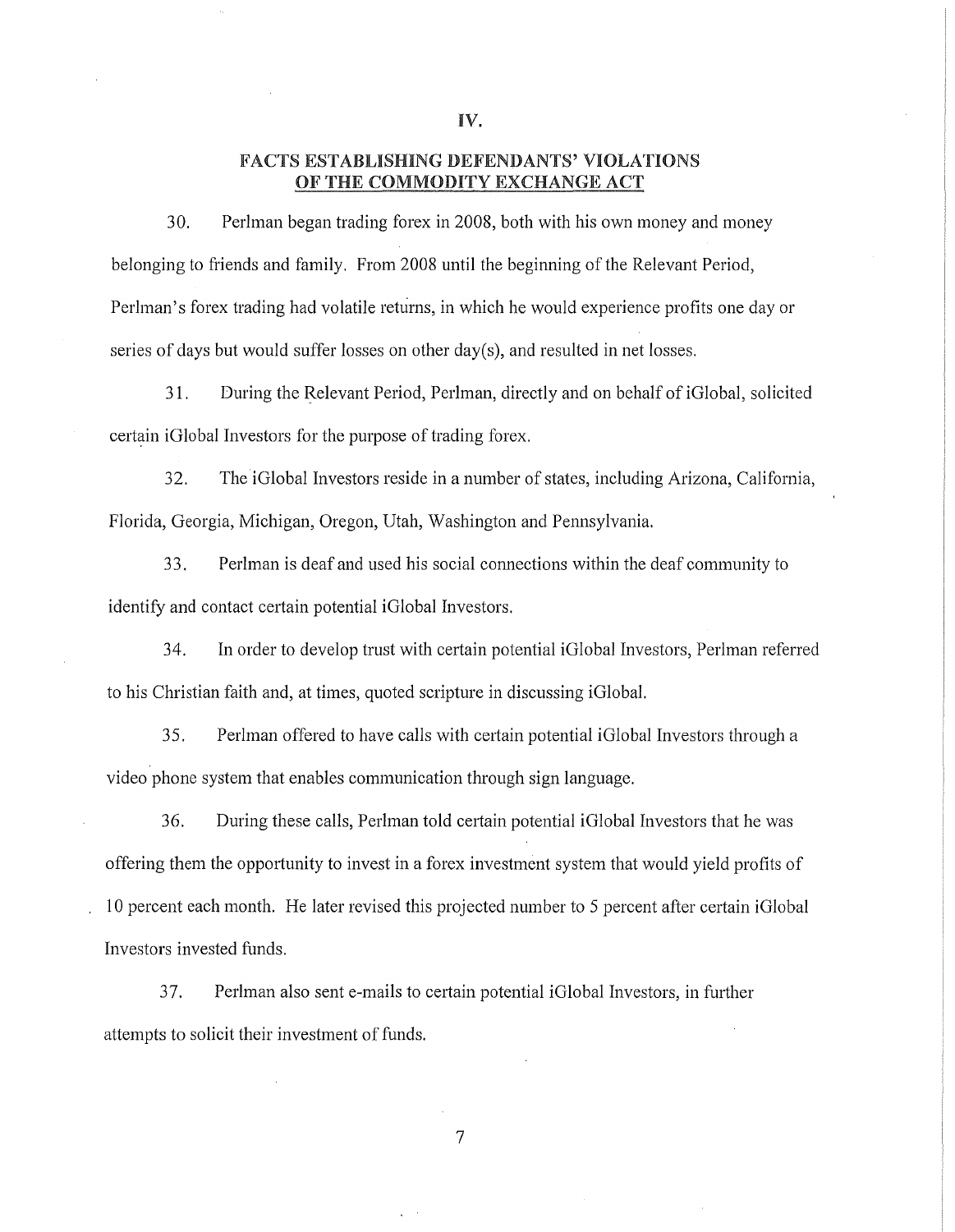38. In soliciting certain potential iGlobal Investors, Perlman told them that the investment was low risk and encouraged one iGlobal Investor to sell a house at a price that would result in a quick sale, stating that the profits that the iGlobal Investor would earn with iGlobal would make up for the lost equity.

39. Even though Perlman's prior trading in forex had volatile returns and resulted in net losses, he represented to cetiain iGlobal Investors that the forex investment would be at a "small risk" or "minimal risk" with predictable profits.

40. During the Relevant Period, Perlman and iGlobal accepted at least \$670,000 directly from the iGlobal Investors, depositing the funds or directing the iGlobal Investors to wire the funds into bank accounts held in the name of iGlobal.

#### Forex Trading by iGlobal and Perlman

41. Although Perlman and iGlobal began receiving investor funds as early as March 2009, iGlobal did not open forex trading accounts under its name until September 2009.

42. Starting in September 2009, forex trading accounts were held in iGlobal's name at the New York FCM. Forex trading accounts were also held in iGlobal's name at an affiliate of the New York FCM that was not registered with the Commission.

43. Less than half of the funds invested by the iGlobal Investors-no more than approximately \$305,000-was transferred to trading accounts held in the name of iGlobal for the purpose of trading forex.

44. Ofthe funds transferred to the trading accounts, nearly all of the funds were lost through unprofitable trading. As of November 30, 2011, only \$7,323 remained in the iGlobal trading accounts. As discussed below, these losses were not reported to the iGlobal Investors,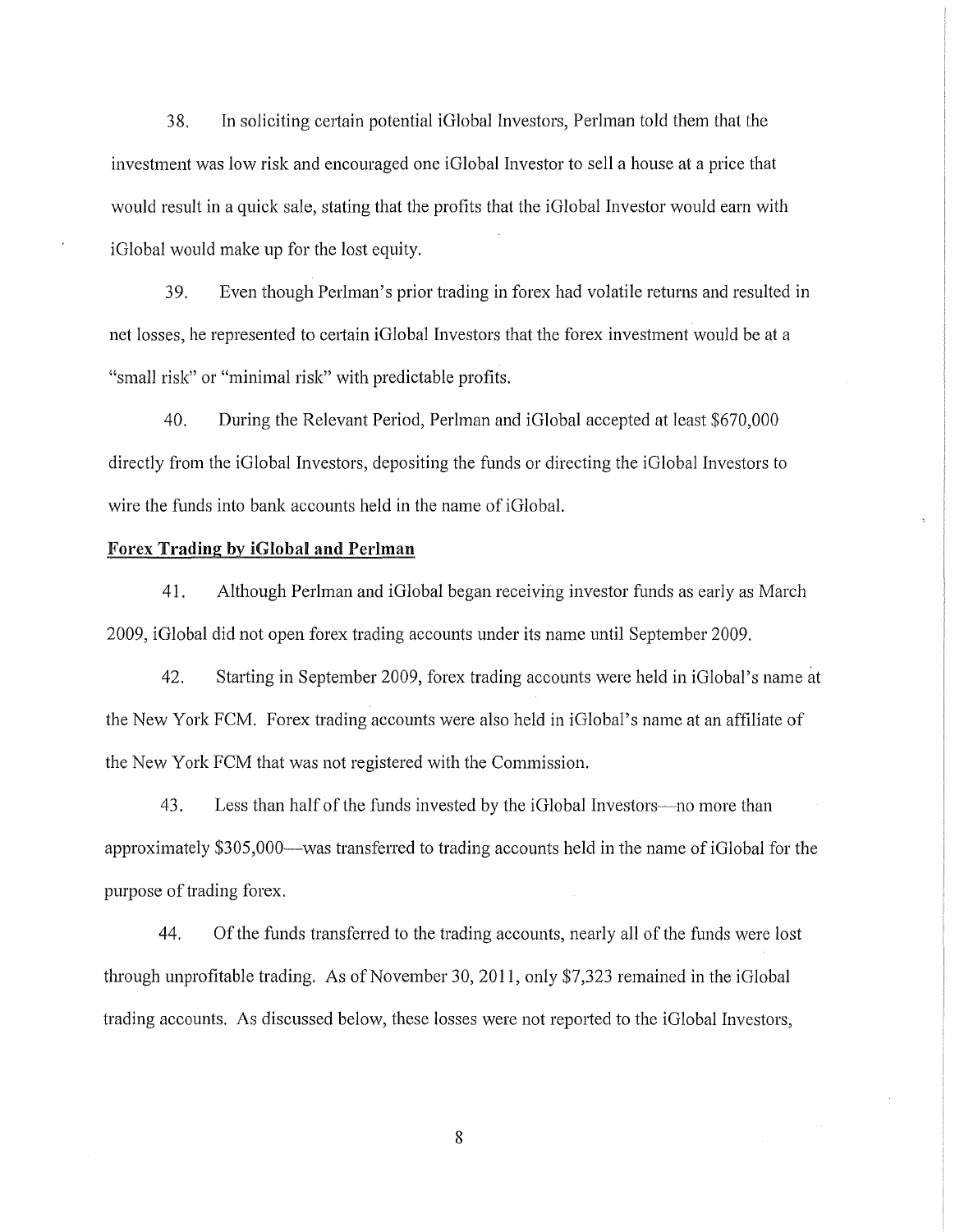who were continually informed by iGlobal and Perlman that the trading had resulted and was continuing to result in profits.

45. Neither the New York FCM or its affiliate that held iGlobal's trading accounts is a financial institution, registered broker or dealer, insurance company, financial holding company, investment bank holding company, or the associated person of a registered broker or dealer, registered broker or dealer, insurance company, financial holding company, or investment bank holding company.

46. The forex agreements, contracts or transactions iGlobal entered into in the forex trading accounts were entered into on a leveraged basis and were not securities that were not security futures products; or contracts of sale that resulted in actual delivery within two days; or created an enforceable obligation to deliver between a seller and buyer that have the ability to deliver and accept delivery, respectively, in connection with their line of business. Rather, these forex contracts purportedly remained open from day to day and ultimately were offset without anyone making or taking delivery of actual currency (or facing an enforceable obligation to do  $\{so\}$ .

47. The forex transactions conducted by iGlobal included trades in the following currency pairs: Australian Dollar to Japanese Yen; Japanese Yen to U.S. Dollar; Euro to U.S. Dollar; Euro to Japanese Yen; British Pound to U.S. Dollar; British Pound to Japanese Yen; U.S. Dollar to Canadian Dollar and U.S. Dollar to Swiss Franc.

#### Misappropriation of the iGiobal Investors' Funds

48. Perlman represented to certain iGlobal Investors that their funds would be and were invested in forex.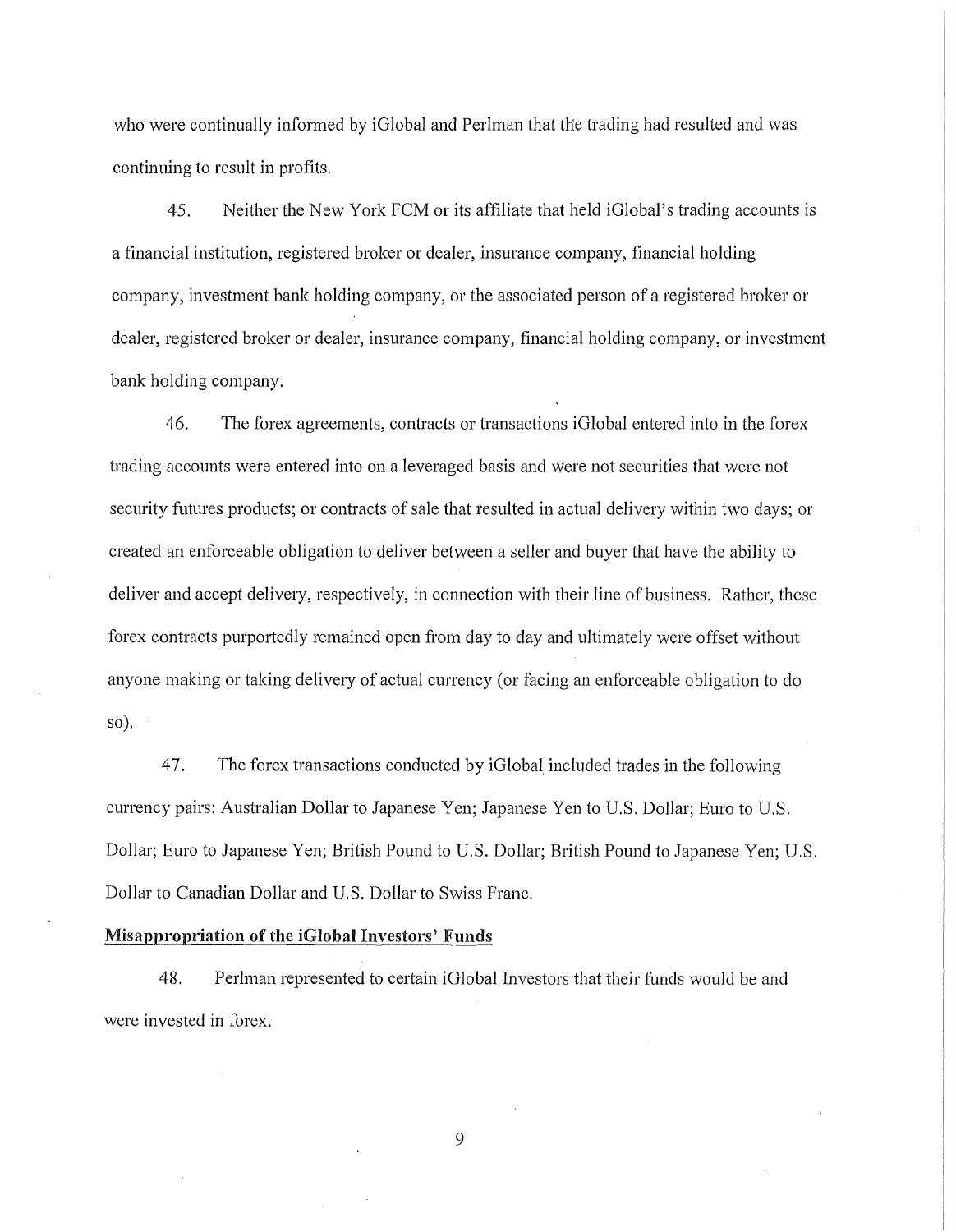49. However, at least \$365,000 of the iGlobal Investors' funds was not invested in forex but, rather, was used for other purposes.

50. Approximately \$78,000 of the \$365,000 was used to pay fictitious profits to certain iGlobal Investors and at least approximately \$287,000 was misappropriated, including through the following means: cash withdrawals of funds that were not re-deposited into the iGlobal trading or bank accounts; payment of expenses, including charges at department stores, electronic stores, grocery stores and restaurants; rent for Perlman's personal residence; and utility costs, among others.

51. This unauthorized use of the iGlobal Investors' funds began almost immediately after receiving funds from the iGlobal Investors and continued throughout the Relevant Period.

## False Statements Regarding Profits

52. Perlman, directly and on behalf of iGlobal, made material misrepresentations and deceptive statements regarding the profitability of iGlobal's trading.

53. Perlman made a number of statements in which he claimed that profits had been earned when, in fact, the iGlobal trading accounts had losses or had some profits but of a significantly lower magnitude than those claimed.

54. These false or misleading statements include the following that were made to certain iGlobal Investors:

> a. Letters dated October 6 and 7, 2009, claiming that iGlobal "has generated more than \$10,000 in profits as a result of manual trading and auto trading;"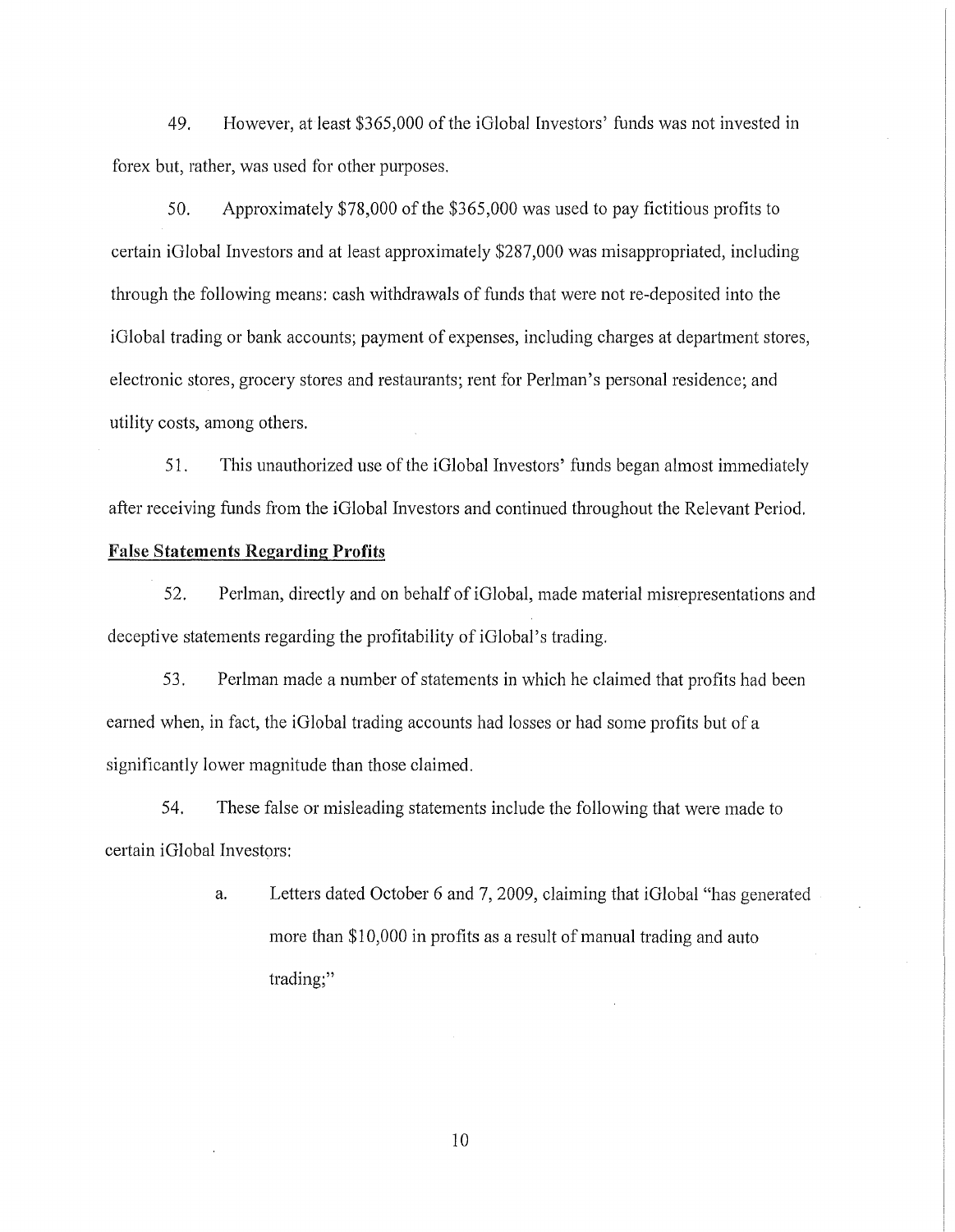- b. November 10,2009 email stating that iGlobal is planning a distribution in December 2009 consisting of "about 20 percent gains between Oct 1 and Nov 30;"
- c. November **11,** 2009 email claiming that iG!obal continues "maintaining 10 percent monthly" and "is outperforming the house value and stock market zigzag etc;"
- d. Letters dated December 10, 2009, discussing certain options regarding "profits earned between October **1,** 2009 and November 30, 2009;"
- e. Letters dated February 10, 2010, claiming that iGlobal was "able to generate consistent profits for investors of at least 5 percent per month between December 1, 2009 and January 30, 2010."

55. iGlobal and Perlman made these statements even though they knew or recklessly disregarded that the iGlobal trading accounts realized net losses in October and November 2009, and the profits that the iGlobal trading accounts had realized in December 2009 were offset by the losses and commissions from October and November 2009 and January 2010.

56. In addition, iGlobal and Perlman falsely characterized payments made to certain iGlobal Investors as "profits" when, in fact, the funds were from the respective iGlobal Investor's principal or the principal of another iGlobal Investor.

## False Statements Regarding Value of Investments

57. Perlman, directly and on behalf of iGlobal, knowingly or recklessly made material misrepresentations and deceptive statements regarding the value of the iGlobal Investors' investments.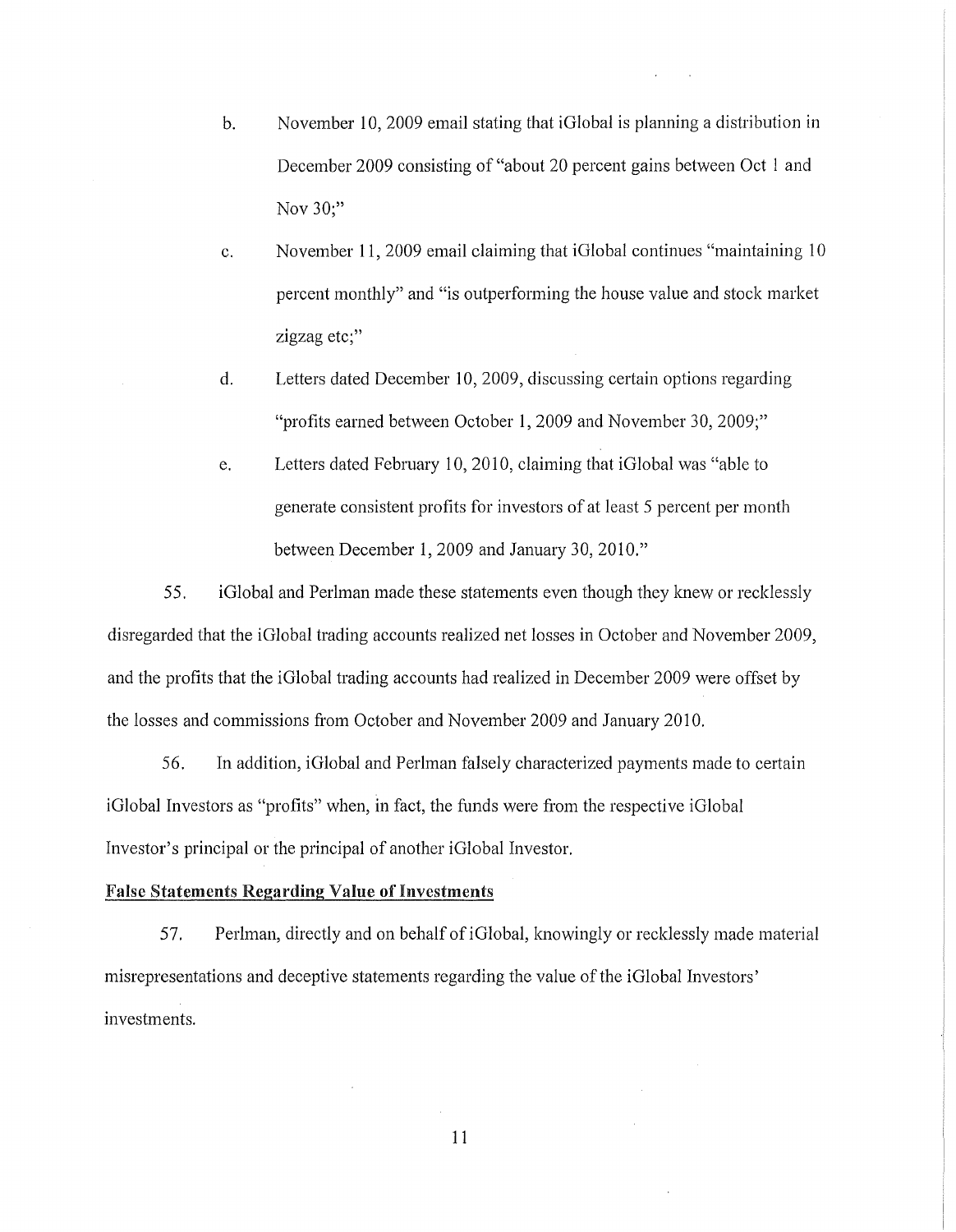58. From at least October 2009 until at least January 2011, Perlman and iGlobal sent multiple investment statements to certain of the iGlobal Investors (the "iGlobal Investment Statements"). *See, e.g.,* Exhibit A.

59. Through these iGlobal Investment Statements, iGlobal and Perlman reported that the iGlobal Investors' investment was worth the full principal invested plus 5 percent of "Investment Income" earned each month.

60. This information, however, was false.

61. The "Current Balance" listed on the iGlobal Investment Statements did not reflect reductions in value caused by the trading losses and the misappropriation of the iGlobal Investors' funds.

62. In addition, the 5 percent "Investment Income" listed on the iGlobal Investment Statements and reflected in the "Current Balance" and "Closing Balance" was fictitious, as the trading did not earn 5 percent profits but rather resulted in losses or less substantial profits that were offset by losses from other trading periods.

63. In December 2011, iGlobal and Perlman admitted in a letter sent to certain iGlobal Investors that funds had been lost through trading. iGlobal, and Perlman did not specify the amount lost through trading and did not disclose the use of funds for other purposes.

#### Perlman Controlled iGiobal

64. Throughout the Relevant Period, Perlman had control over iGlobal and the actions of its representatives, agents and employees who executed the fraudulent scheme and did not act in good faith or knowingly induced, directly or indirectly, the acts constituting the violations described in this Count.

65. Perlman was a principal and officer ofiGlobal throughout the Relevant Period with control over iGlobal's corporate decisions and accounts.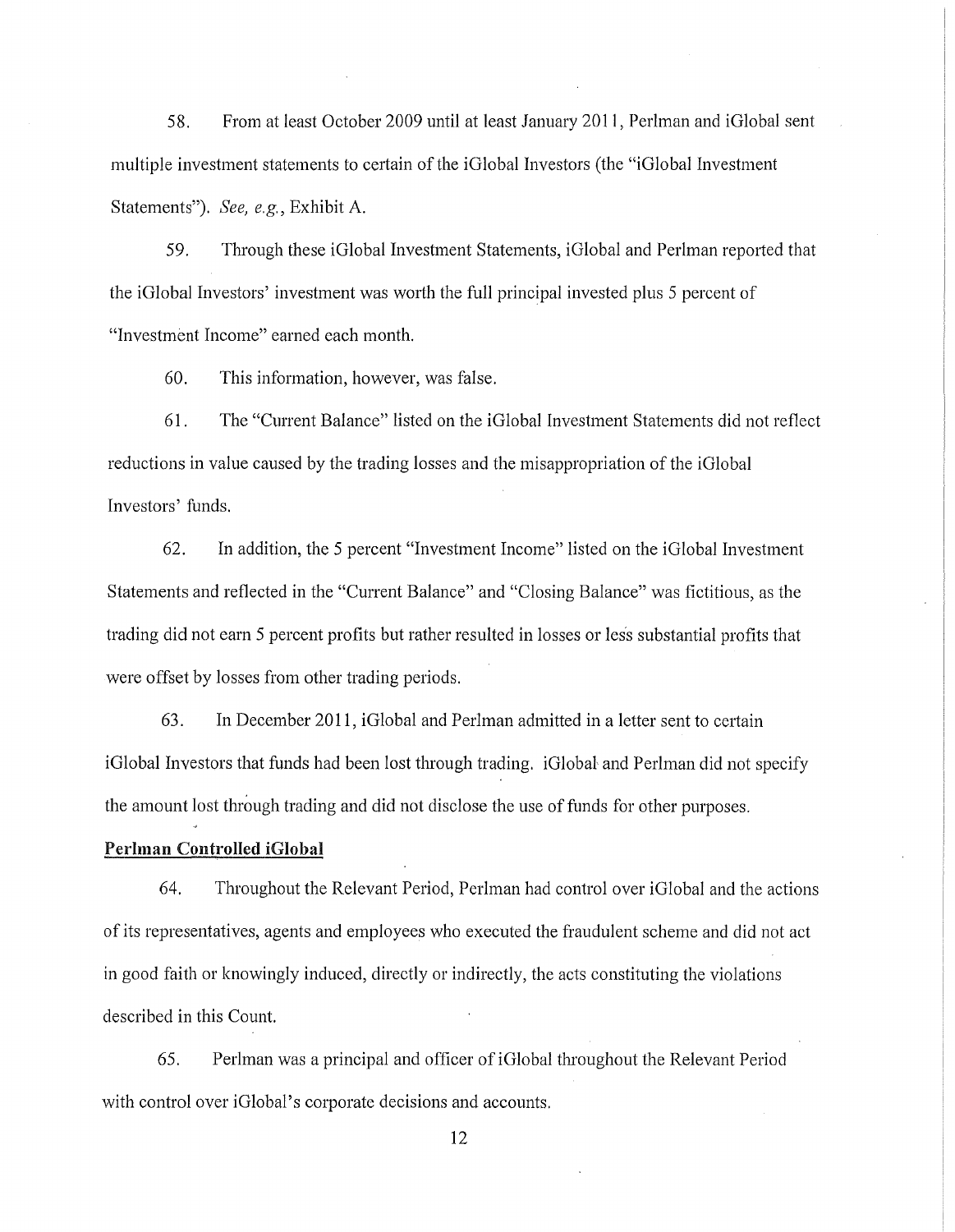66. Due to iGlobal and Perlman's fraudulent acts, the iGlobal Investors have lost their invested principal net of any payments made to them.

## v.

#### VIOLATIONS OF THE COMMODITY EXCHANGE ACT

#### COUNT I

## FRAUD IN CONNECTION WITH SALE OR PURCHASE OF FUTURES CONTRACTS BY IGLOBAL AND PERLMAN IN VIOLATION OF SECTIONS 4b(a)(2)(A)-(C) OF THE ACT AND COMMISSION REGULATION 5.2(b)

67. The allegations set forth in paragraphs 1 through 66 are re-alleged and incorporated herein by reference.

68. Sections  $4b(a)(2)(A)-(C)$  of the Act, 7 U.S.C. §§  $6b(a)(2)(A)-(C)$ , make it unlawful for any person, in or in connection with any order to make, or the making of, any contract of sale of any commodity for future delivery, or other agreement, contract, or transaction subject to paragraphs (1) and (2) of section  $5a(g)$ , that is made, or to be made, for or on behalf of, or with, any other person, other than on or subject to the rules of a designated contract market  $- (A)$  to cheat or defraud or attempt to cheat or defraud the other person; (B) willfully to make or cause to be made to the other person any false report or statement or willfully to enter or cause to be entered for the other person any false record; or (C) willfully to deceive or attempt to deceive the other person by any means whatsoever in regard to any order or contract or the disposition or execution of any order or contract, or in regard to any act of agency performed, with respect to any order or contract for the other person.

69. Pursuant to Section  $2(c)(2)(C)$  of the Act, 7 U.S.C. §  $2(c)(2)(C)$ , Sections  $4b(a)(2)(A)-(C)$  apply to Defendants' forex transactions, agreements or contracts and accounts and pooled investment vehicles.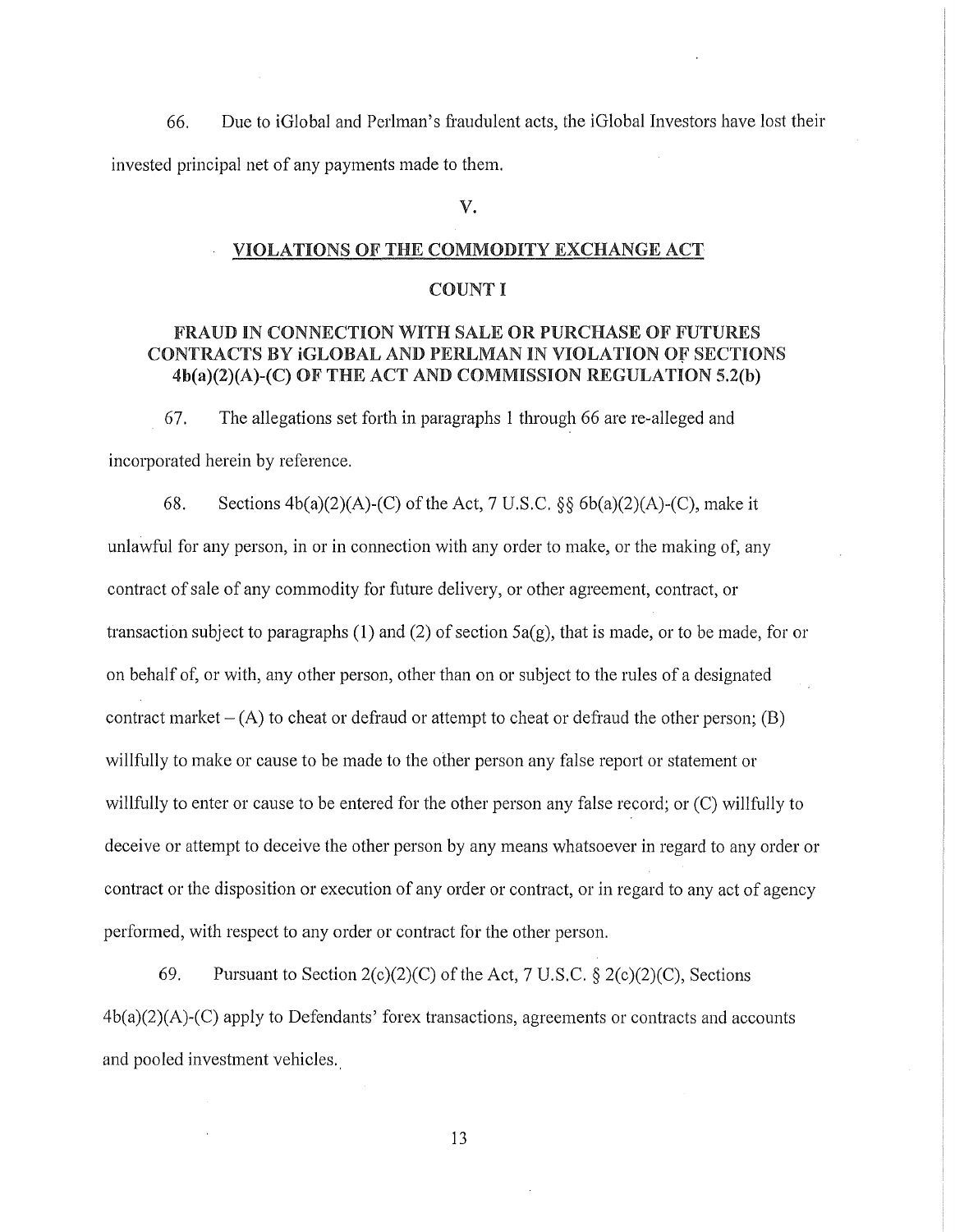70. Commission Regulation 5.2(b), 17 C.F.R. 5.2(b) (effective October 18, 2010), makes it unlawful for any person, by use of the mails or by any means or instrumentality of interstate commerce, directly or indirectly, in or in connection with any retail forex transaction: (1) to cheat or defraud or attempt to cheat or defraud any person; (2) willfully to make or cause to be made to any person any false report or statement or cause to be entered for any person any false record; or (3) willfully to deceive or attempt to deceive any person by any means whatsoever.

71. By the conduct alleged herein, Defendants iGlobal by and through its agents, officials and employees (including Perlman) and Perlman individually cheated or defrauded or attempted to cheat or defraud other persons and willfully deceived or attempted to deceive other persons in connection with offering of, or entering into the leveraged foreign currency transactions alleged herein, for or on behalf of such persons, by fraudulently soliciting prospective and existing investors, by making material misrepresentations, including but not limited to: misrepresenting that the trades executed in connection with the iGlobal investments were profitable and that certain iGlobal Investors were earning and were being (or would be) paid profits from the trading of their funds; and issuing statements that falsely reported profits and falsely listed the respective iGlobal Investors' full principal when, in fact, more than half of the funds had been misappropriated by iGlobal and Perlman and the trading had resulted in net losses.

72. Defendants iGlobal by and through its agents, officials and employees (including Perlman) and Perlman individually acted with scienter and did not act in good faith.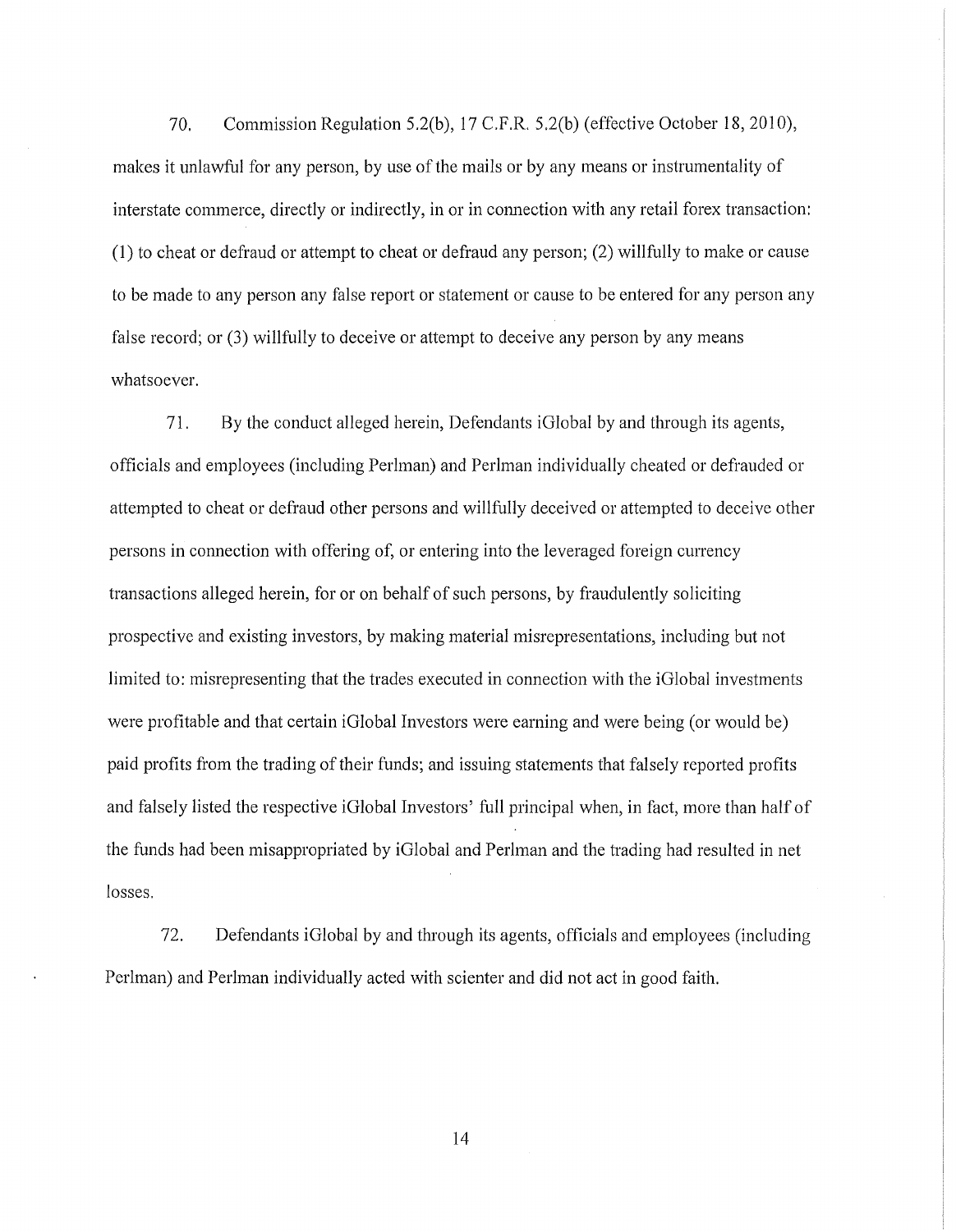73. By this conduct, iGlobal and Perlman violated Sections  $4b(a)(2)(A)-(C)$  of the Act, 7 U.S.C. *§§* 6b(a)(2)(A)-(C), and Commission Regulation 5.2(b), 17 C.F.R. 5.2(b), as described in this Count.

74. Throughout the Relevant Period, Perlman had control over iGlobal and the actions of its representatives, agents and employees who executed the fraudulent scheme and did not act in good faith or knowingly induced, directly or indirectly, the acts constituting the violations described in this Count.

75. Accordingly, Perlman is liable for iGlobal's violations of Section  $4b(a)(2)(A)-(C)$ and Commission Regulation 5.2(b), 17 C.F.R. 5.2(b), pursuant to Section 13(b) of the Act, 17 U.S.C. *§* 13c(b).

76. Defendant iGlobal is liable for any violations of  $4b(a)(2)(A)-(C)$  and Commission Regulation 5.2(b), 17 C.F.R. 5.2(b), by virtue of the acts of its officials, agents or other persons acting within the scope of their employment or office, including Defendant Perlman pursuant to Section  $2(a)(1)(B)$  of the Act, 7 U.S.C.  $\S 2(a)(1)(B)$ , and Commission Regulation 1.2, 17 C.F.R. § 1.2.

77. Each misrepresentation or omission of material fact, including but not limited to those specifically alleged herein, is alleged as a separate and distinct violation by Defendants iGlobal and Perlman of Sections 4b(a)(2)(A)-(C) of the Act, 7 U.S.C. *§§* 6b(a)(2)(A)-(C) and Commission Regulation 5.2(b), 17 C.F.R. 5.2(b).

#### COUNT II

## FRAUD AND DECEIT BY iGLOBAL AND PERLMAN IN VIOLATION OF SECTION  $4o(1)(A)$ -(B) OF THE ACT

78. The allegations set forth in paragraphs 1 through 66 are re-alleged and incorporated herein by reference.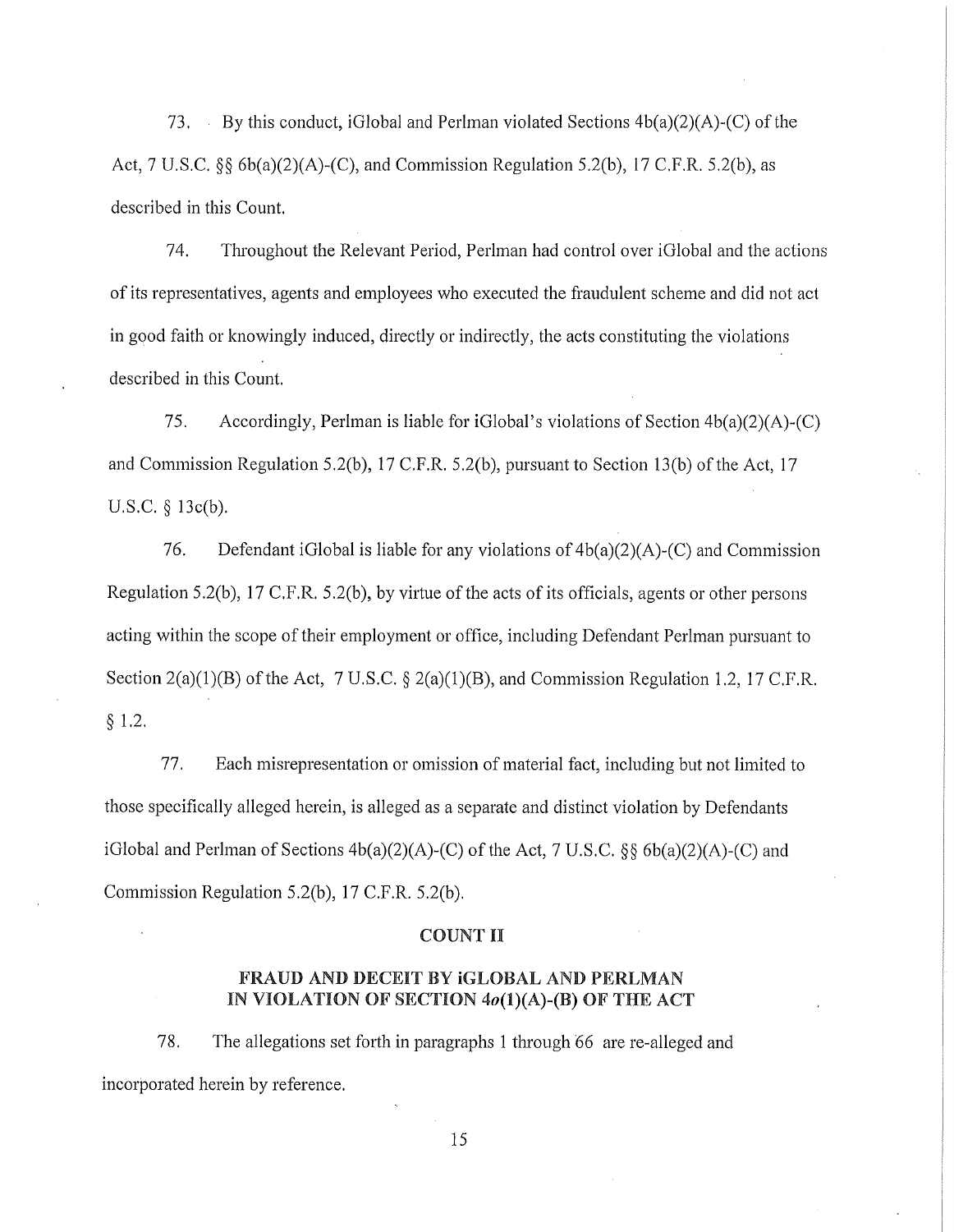79. Section  $4o(1)(A)$  of the Act, 7 U.S.C. §  $6o(1)(A)$  (2006) makes it unlawful for a commodity pool operator ("CPO") or associated person ("AP") of a CPO, by use of the mails or any means or instrumentality of interstate commerce, directly or indirectly to employ any device, scheme or artifice to defraud any client or participant or prospective client or prospective participant.

80. Section  $4o(1)(B)$  of the Act, 7 U.S.C.  $\S 6o(1)(B)$  (2006), makes it unlawful for a CPO or AP of a CPO, by use of the mails or any means or instrumentality of interstate commerce, directly or indirectly to engage in any transaction, practice, or course of business which operates as a fraud or deceit upon any client or participant or prospective client or prospective participant.

81. Pursuant to Section  $2(c)(2)(C)$  of the Act, 7 U.S.C. §  $2(c)(2)(C)$ , Sections 4o(l)(A)(A)-(B) of the Act, 7 U.S.C. *§* 6o(l)(A)-(B), apply to Defendants' forex transactions, agreements or contracts and accounts and pooled investment vehicles.

82. During the Relevant Period, Defendant iGlobal by and through its agents, officials and employees (including Perlman) and Defendant Perlman individually used the mails or other means or instrumentality of interstate commerce directly or indirectly to employ a device, scheme or artifice to defraud certain iGlobal Investors, or to engage in transactions, practices or courses of business which operated as a fraud and deceit upon certain iGlobal Investors, all in violation of Section  $4o(1)(A)$ -(B) of the Act, 7 U.S.C.  $\S$   $6o(1)(A)$ -(B).

83. Defendant iGlobal by and through its agents, officials and employees (including Perlman) and Defendant Perlman individually acted knowingly, willfully or recklessly when employing this device, scheme or artifice to defraud.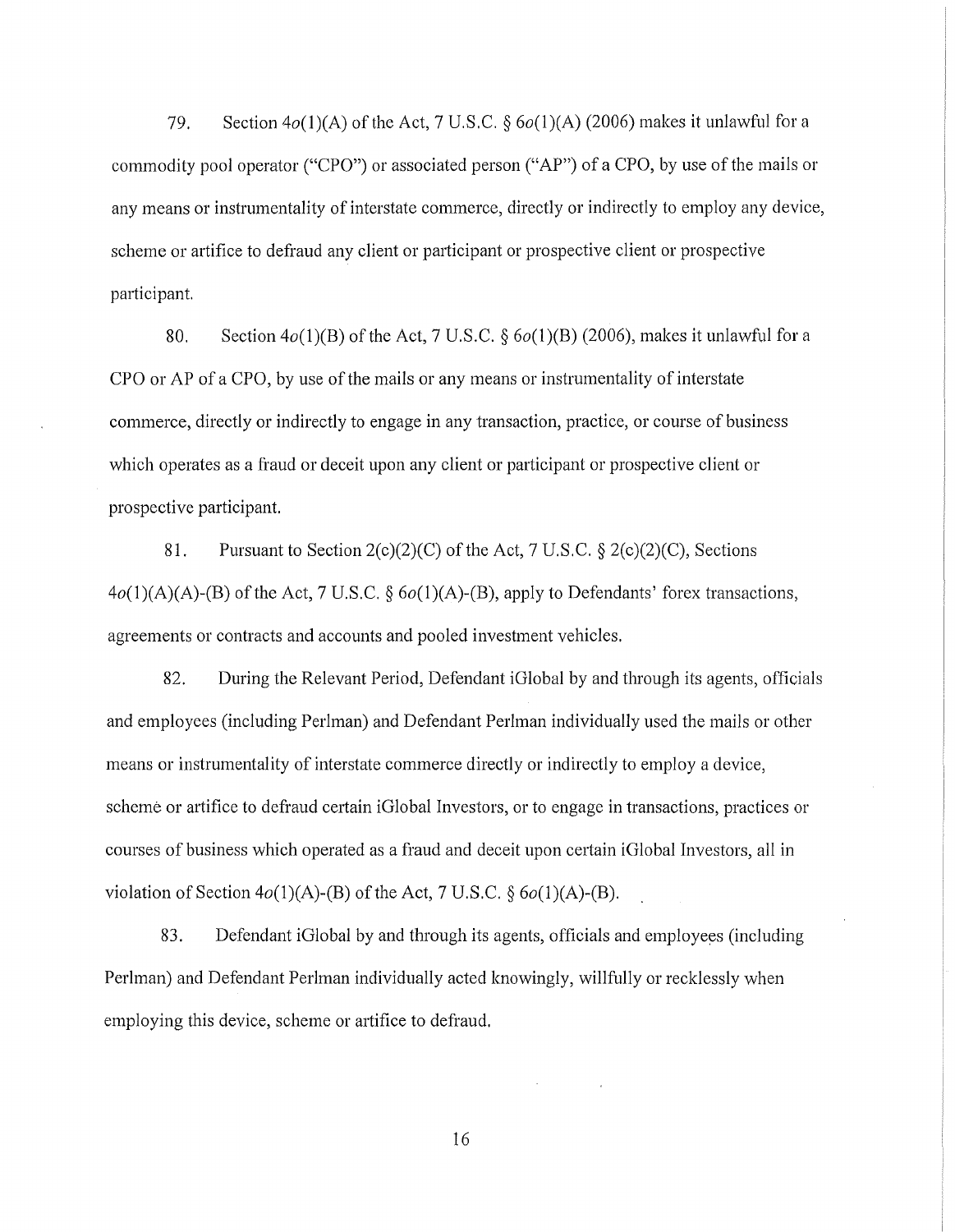84. By this conduct, Defendant iGlobal and Defendant Perlman violated Section  $4o(1)(A)$ -(B) of the Act, 7 U.S.C. §  $6o(1)(A)$ -(B).

85. Throughout the Relevant Period, Perlman had control over iGlobal and the actions of its representatives, agents and employees who executed the fraudulent scheme and did not act in good faith or knowingly induced, directly or indirectly, the acts constituting the violations described in this Count.

86. Accordingly, Perlman is liable for iGlobal 's violations of Section *4o(1* )(A) and (B), pursuant to Section 13(b) of the Act, 17 U.S.C. § 13c(b).

87. Defendant iGlobal is liable for any violations of the Act and Commission Regulations described in this Count by virtue of the acts of its officials, agents or other persons acting within the scope of their employment or office, including Defendant Perlman pursuant to Section  $2(a)(1)(B)$  of the Act, 7 U.S.C. §  $2(a)(1)(B)$ , and Commission Regulation 1.2, 17 C.F.R. § 1.2.

88. Each act constituting a violation of Sections  $4o(1)(A)$ -(B) of the Act, 7 U.S.C. §  $6o(1)(A)$ -(B), is alleged as a separate and distinct violation.

## VI. RELIEF REQUESTED

WHEREFORE, the Commission respectfully requests that the Court, as authorized by Section 6c of the Act, 7 U.S.C. § 13a-1 (2006), and pursuant to its own equitable powers, enter:

a) An order finding that Defendants violated Sections  $4b(a)(2)(A)-(C)$  and  $4o(1)(A)-(B)$  of the Act, 7 U.S.C. §§ 6b(a)(2)(A)-(C) and 7 U.S.C. § 6o(1)(A)-(B) and Commission Regulation 5.2(b), 17 C.F.R. 5.2(b).

b) An order of permanent injunction prohibiting Defendants and any of their agents, servants, employees, assigns, attorneys, and persons in active concert or participation with any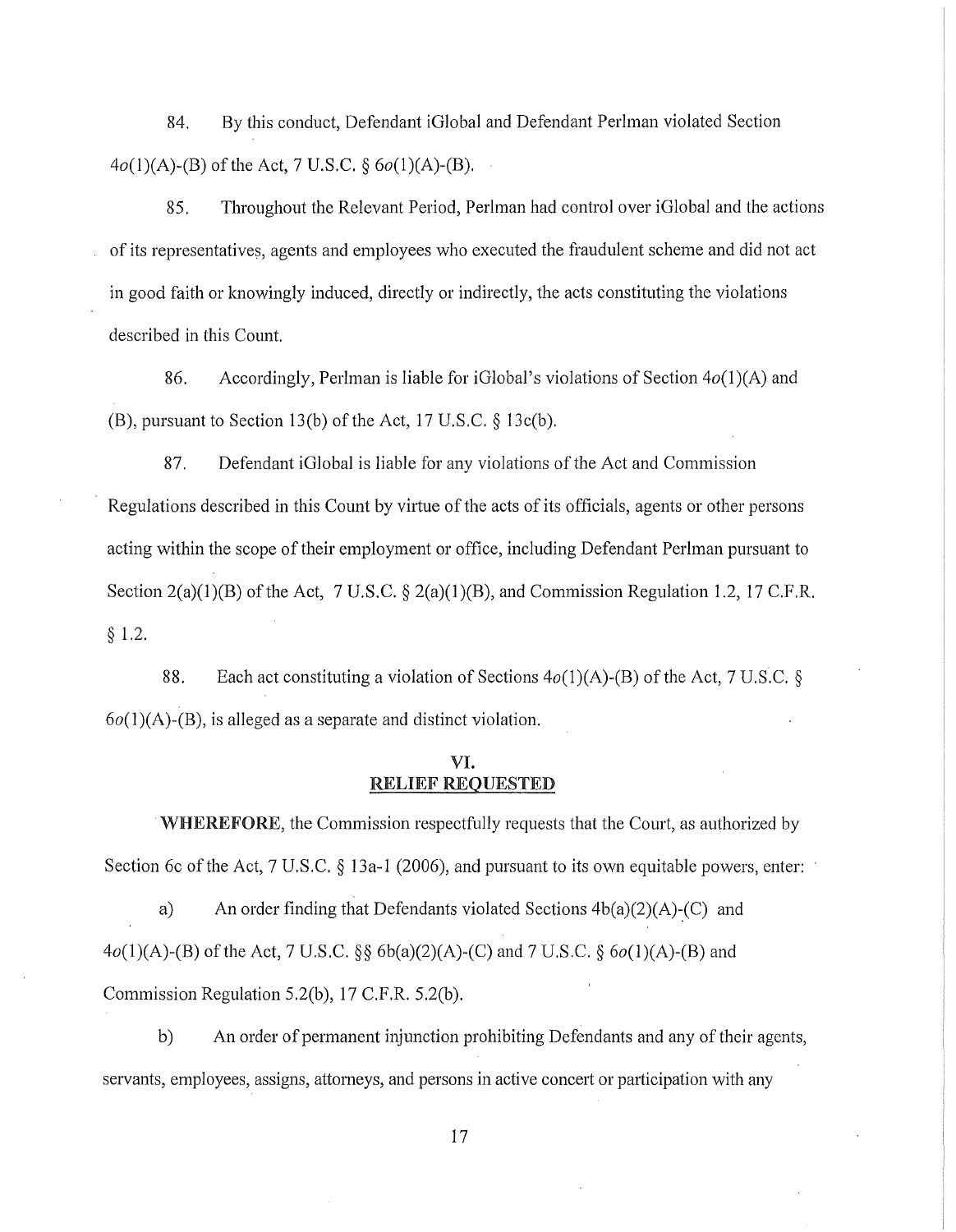Defendant, including any successor thereof, from engaging, directly or indirectly in conduct in violation of Sections  $4b(a)(2)(A)-(C)$  and  $4o(1)(A)-(B)$  of the Act, 7 U.S.C. §§ 6b(a)(2)(A)-(C) and  $7 \text{ U.S.C. }$   $66(1)(\text{A})$ -(B) and Commission Regulation 5.2(b), 17 C.F.R. 5.2(b).

c) An order of permanent injunction prohibiting Defendants and any of their agents, servants, employees, assigns, attorneys, and persons in active concert or participation with any Defendant, including any successor thereof, from engaging, directly or indirectly in:

- (i) trading on or subject to the rules of any registered entity (as that term is defined in Section 1a(29) of the Act, 7 U.S.C.  $\S$  1a(29) (2006);
- (ii) entering into any transactions involving commodity futures, options on commodity futures, commodity options (as that term is defined in Regulation 1.3(hh), 17 C.F.R.  $\S$  1.3(hh) (20011)) ("commodity options"), security futures products and/or foreign currency (as described in Sections  $2(c)(2)(B)$  and  $2(c)(2)(C)(i)$  of the Act, 7 U.S.C. §§  $2(c)(2)(B)$  and  $2(c)(2)(C)(i)$  ("forex contracts") for their own personal account or for any account in which they have a direct or indirect interest;
- (iii) having any commodity futures, options on commodity futures, commodity options, security futures products and/or forex contracts traded on their behalf;
- (iv) controlling or directing the trading for or on behalf of any other person or entity, whether by power of attorney or otherwise, in any account involving commodity futures, options on commodity futures, commodity options, security futures products and/or forex contracts;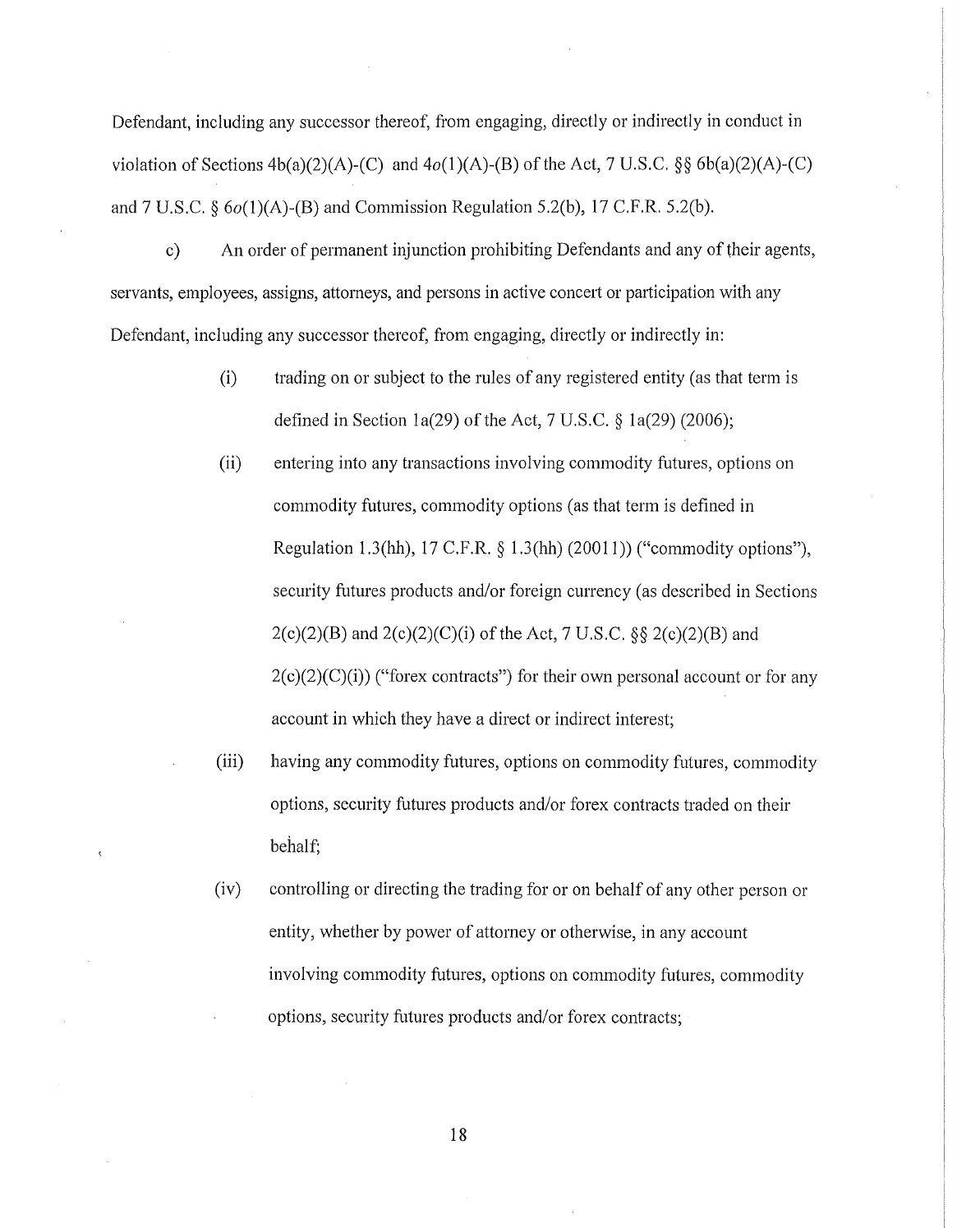(v) soliciting, receiving, or accepting any funds from any person for the purpose of purchasing or selling any commodity futures, options on commodity futures, commodity options, security futures products and/or forex contracts;

(vi) applying for registration or claiming exemption from registration with the Commission in any capacity, and engaging in any activity requiring such registration or exemption from registration with the Commission, except as provided for in Regulation 4.14(a)(9), 17 C.F.R. § 4.14(a)(9) (2009); and

(vii) acting as a principal (as that term is defined in Regulation 3.1(a), 17 C.F.R.  $\S 3.1(a)$  (2009)), agent or any other officer or employee of any person registered, exempted from registration or required to be registered with the Commission, except as provided for in Regulation 4.14(a)(9), 17 C.F.R.  $\frac{24.14(a)(9)}{2009}$ ;

d) An order directing Defendants, as well as any successors thereof, to disgorge, pursuant to such procedure as the Court may order, all ill-gotten gains or benefits received from the acts and practices which constitute violations of the Act, as described herein, and pre- and post-judgment interest thereon from the date of such violations;

e) An order directing Defendants, as well as any successors thereof, to make full restitution to every person or entity whose funds Defendants received or caused another person or entity to receive as a result of acts and practices that constituted violations of the Act, as described herein, and pre- and post-judgment interest thereon from the date of such violations;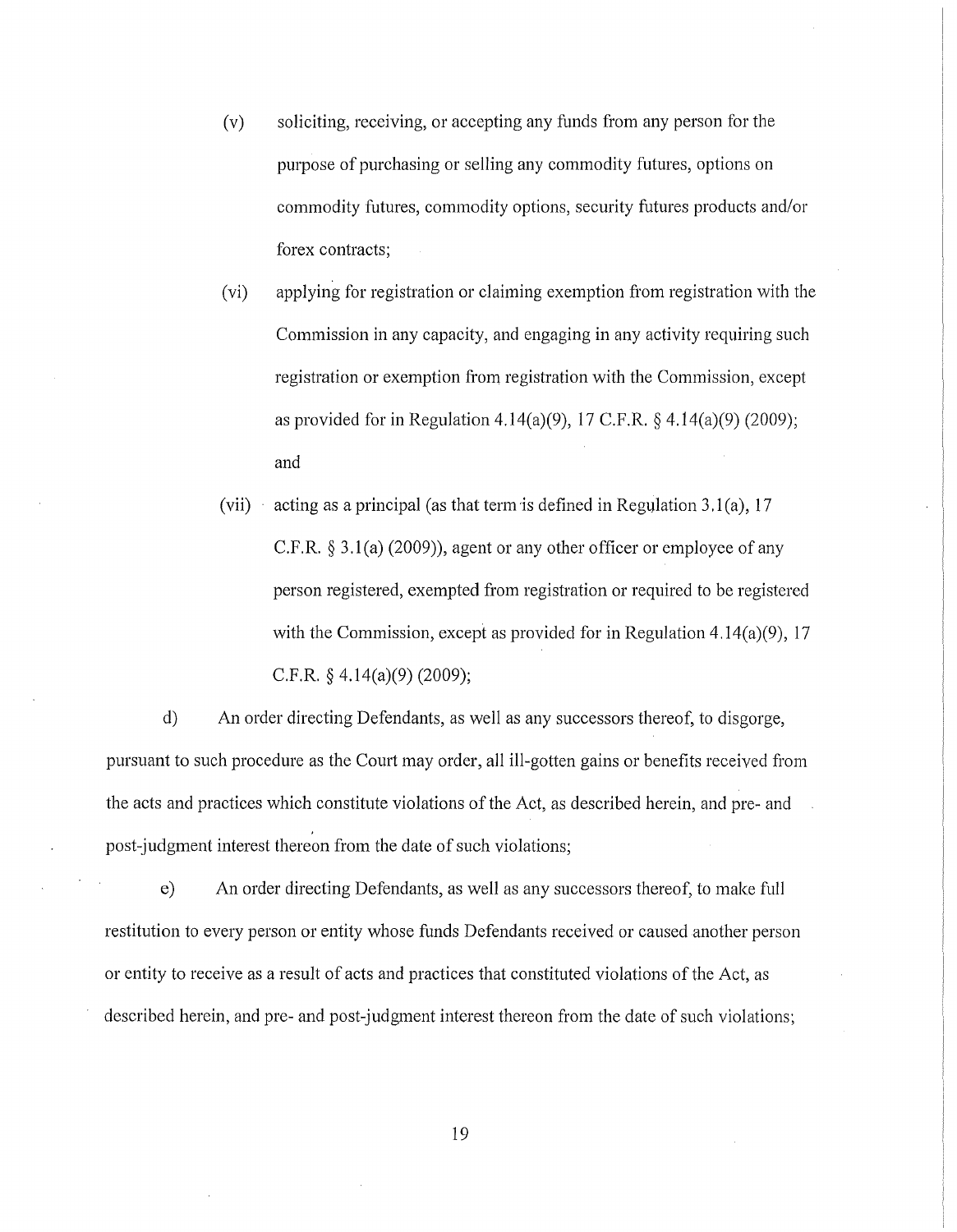f) An order directing Defendants and any successors thereof, to rescind, pursuant to such procedures as the Court may order, all contracts and agreements, whether implied or express, entered into between them and any of the customers whose funds were received by them as a result of the acts and practices which constituted violations of the Act, as described herein;

g) An order directing that Defendants and any successors thereof provide the Commission immediate and continuing access to their books and records, make an accounting to the Court of all of Defendants' assets and liabilities, together with all funds they received from and paid to certain iGlobal Investors, and other persons in connection with commodity futures transactions or purported commodity futures transactions, including the names, addresses and telephone numbers of any such persons from whom they received such funds from January 2009 to the date of such accounting, and all disbursements for any purpose whatsoever of funds received from commodity pool participants, including salaries, commissions, fees, loans and other disbursements of money and property of any kind, from January 2009 to and including the date of such accounting;

h) An order directing each Defendant and any successors thereof to pay a civil monetary penalty under the Act to be assessed by the Court, in the amount of not more than the higher of (1) triple the monetary gain to Defendant for each violation of the Act and/or Regulations or (2) \$140,000 for each violation of the Act, as amended, and/or Regulations plus post-judgment interest;

i) An order requiring Defendants and any successors thereof to pay costs and fees as permitted by 28 U.S.C. §§ 1920 and 2412(a)(2); and

j) Such other and further relief as the Court deems proper.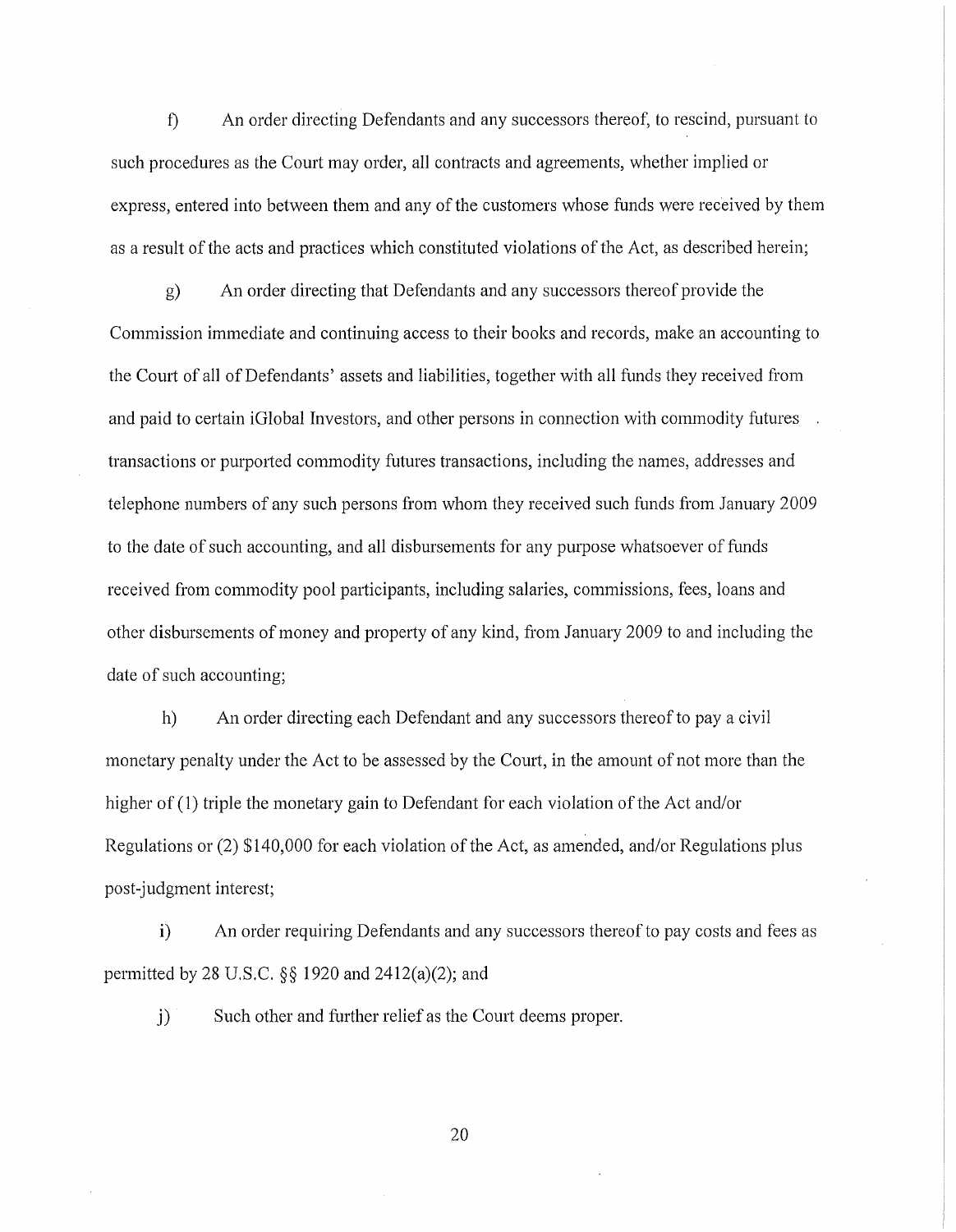#### DEMAND FOR JURY TRIAL

Plaintiff hereby demands a jury trial.

Dated: August 28, 2012

Respectfully submitted,

## ATTORNEYS FOR PLAINTIFF U.S. COMMODITY . FUTURES TRADING COMMISSION

Stephen J. Obie Associate Director/Regional Counsel

Laura Martin Trial Attorney *lmartin@cftc.gov* 

Manal Sultan Chief Trial Attorney *msultan@cftc. gov* 

U.S. Commodity Futures Trading Commission Division of Enforcement 140 Broadway,  $19<sup>th</sup>$  Floor New York, NY 10005 Telephone: (646) 746-9700 Fax: (646) 746-9940